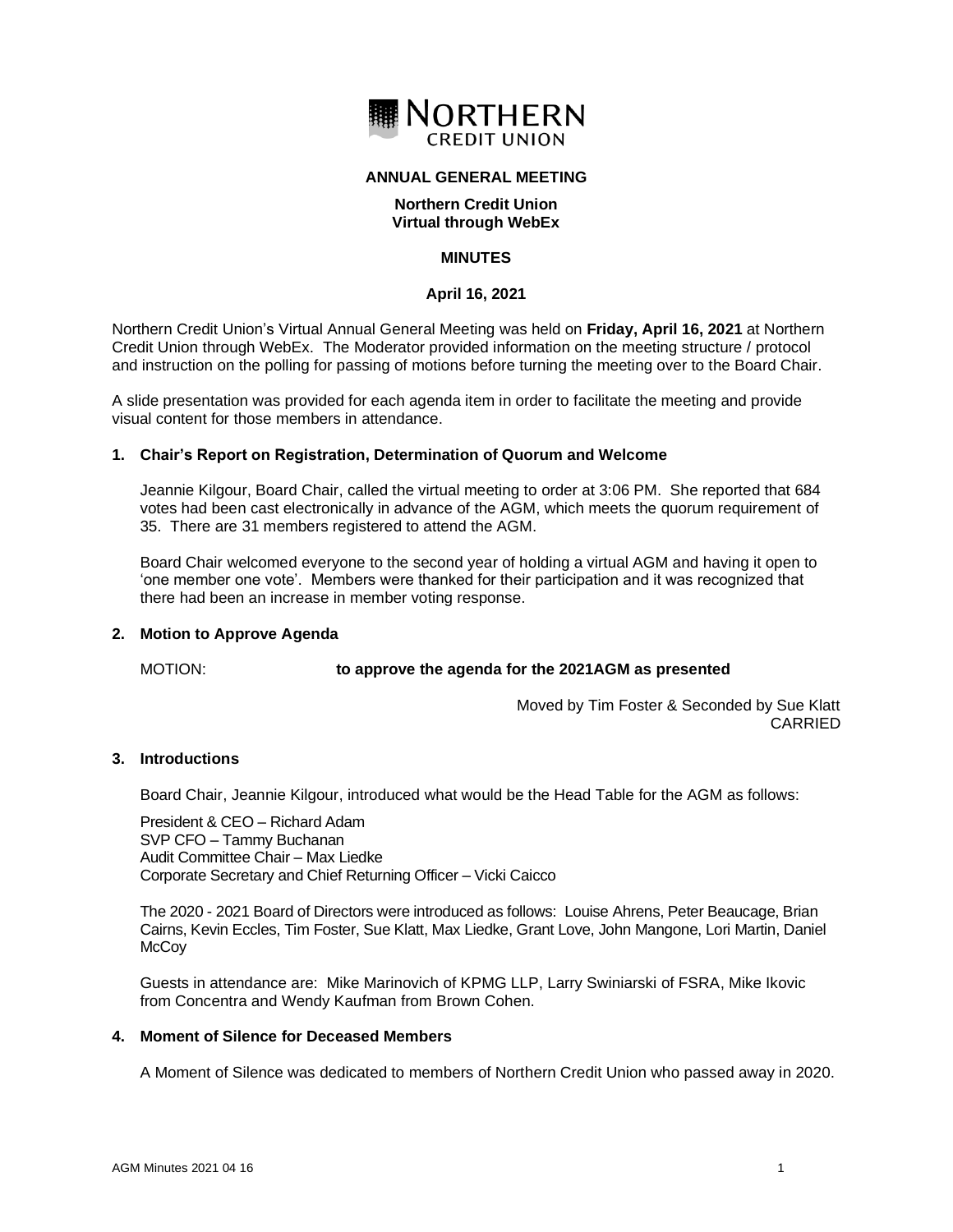# **5. Motion to approve minutes of the Annual General Meeting held April 17, 2020**

MOTION **to approve the minutes of the April 17, 2020 Annual General Meeting** 

> Moved by John Mangone & Seconded by Kevin Eccles CARRIED

# **6. Reports**

## **a)** *Board of Directors – Board Chair, Jeannie Kilgour*

The following presentation was provided by the Board Chair:

It gives me great pleasure, on behalf of the Board of Directors to welcome you to Northern Credit Union's virtual AGM 2021.

During the past year, it has been necessary for your Board of Directors to conduct all Credit Union Committee and Board meetings virtually through our WebEx portal. We have learned to adjust and adapt to the necessary measures of this virtual environment although, like everyone else, we look forward to the time when we will be able to conduct our business in person once again. I am pleased to report, that despite the changes in how we conduct our meetings, we have been able to ensure prudent oversight, while exercising our due diligence in monitoring all areas of Northern's business.

Your Directors have continued their education development through online Credit Union courses, webinars and conferences to develop individually in areas that strengthen our Board as a whole. Once again, we have more Directors positioned to attain Accreditation in 2021. We have maintained an external board assessment consultant protocol to ensure that our Directors meet the regulatory requirements established by the Financial Services Regulatory Authority of Ontario (FSRA).

There were numerous necessary and mandatory changes in all areas in the way Northern operates as the result of the onset of the COVID-19 pandemic. On behalf of the Board and our members, I thank our CEO, Executive, and all of our employees for their efficiency in implementing and adapting processes and protocols quickly, thereby providing and maintaining a safe working environment for staff to work and for members to conduct their financial business throughout the year. I also wish to thank our members for their patience and ongoing support as we worked together to help each other.

2020 was a year that impacted our organization, and the world, like nothing we have ever seen before. Exercising our fiduciary duty to keep the best interest of Northern and our members as our focus, has lead us to make a renewed commitment to listening to and supporting our members. As we move into 2021, our focus will be to streamline our processes and systems to enable Northern Credit Union to move into the future such that we will maintain the sustainability of our organization and our co-operative principles.

In closing, I would like to thank our Board of Directors for their dedicated governance, all of our employees for their adaptability in meeting the needs of our members, and our members for entrusting us with the opportunity to provide a positive impact in their financial future as we remain….TRUE NORTH STRONG!

#### MOTION **to approve the Board of Director's Report**

Moved by Jeannie Kilgour & Seconded by Grant Love CARRIED

# **b)** *Chief Executive Officer – Richard Adam*

The following presentation was provided by the President & CEO: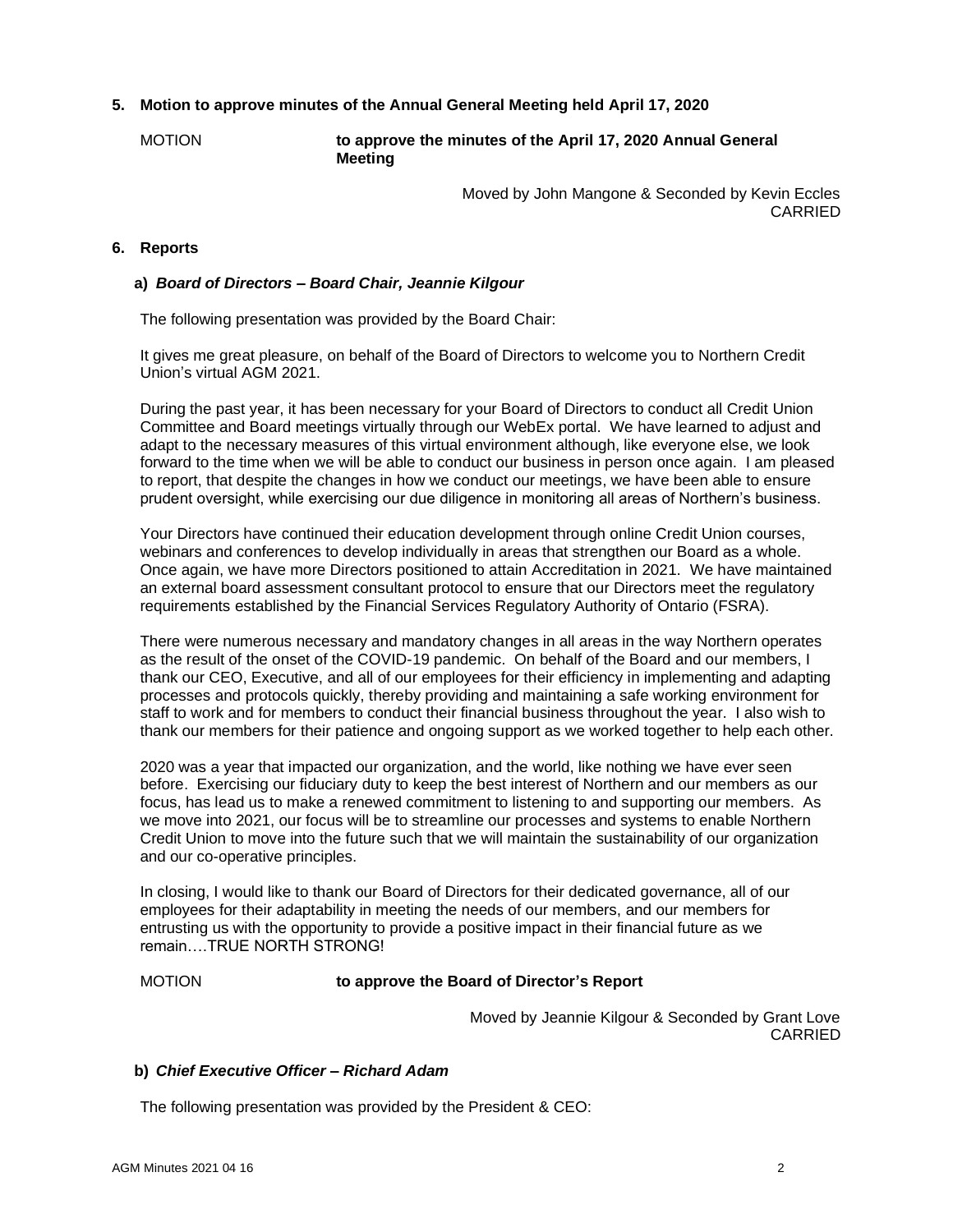I would like to welcome you to Northern Credit Union's Annual General Meeting. This is our 63rd AGM, and having a history of well over half a century, makes us incredibly proud of where we have been, and even more excited about where we are going.

It goes without saying, that 2020 was a year like none other. Last April, in the early days of the pandemic, we quickly changed gears and hosted our AGM via telephone, rather than in person. Today, we have evolved to a fully virtual meeting, as has been the format for many of our meetings this year. This is our first official virtual Annual General Meeting, and we are happy that you could join us today.

This meeting also marks the second year, which Northern's 70,000+ members, have had the opportunity to vote, on this year's Board of Directors, and other matters coming before the membership. "One member, one vote" gives all of our members, a say in the election of our Board of Directors, and the future of our Credit Union. It also marks the second year, where the voting process took place digitally. We are pleased that many of you took the opportunity to cast your votes, and the results of those votes, will be announced later in the meeting. In total, we had 685 members vote online this year, versus 664 last year. Although we did see a slight increase this year, our hope, is that this number will continue to increase. It is worthy to mention, that based on the voting, we have good representation across our footprint, across age groups, as well as gender.

The Annual General Meeting, provides us with the opportunity to reflect on the past year, and to look forward to the future.

Even though the events of 2020 were unforeseen and unprecedented, it also provided us the opportunity to find new, and better ways to serve our members. Staff were more committed than ever, to 'Making a Difference in People's Lives'. Many of our staff shifted to working remotely, many provided our members with training to use our digital tools, like on line banking and mobile banking, many made proactive calls out to our members, to see how they were doing and if Northern could help in any way, and some of our staff, took on new roles, to help in other areas of the organization. A special shout out to our front line staff, who continued to serve our members day in and day out. As essential workers, they adapted quickly, persevered through the unknown, and where champions of our members and our business. Thank you!

In a year of turmoil and unknowns, we remained committed to helping our members navigate through some very difficult situations. As in all sectors, our members were faced with job loss, business challenges, economic stresses, while at the same time, keeping a close eye on the health and wellbeing of their families, their colleagues, and their communities. Many of us at Northern, faced similar challenges. And yet, together we found new ways to stay connected, to reimagine our work, and to find creative solutions, all focused, on providing our members with ongoing excellent service, in a safe way. In this unique moment in time, we found ways to be Truer, Better, and Stronger.

While we navigated these unchartered waters, the health and safety of our members and our staff, was paramount. To help our members through the uncertainties of 2020, we adjusted the hours of operation at several of our branches, and temporarily closed others, which enabled us, to increase the number of staff and services, provided through our True North Hub, so that members could access the services that they needed, without having to come into a branch. The use of the True North Hub by our members, increased substantially, providing yet another effective, efficient and convenient way, for doing banking at Northern.

For those members that still wanted to come into the branch, we put safety measures in place, to protect both our staff and our members. This included installing Plexiglas barriers, the requirement for masks, and ensuring that members maintained proper social distancing, along with limiting the number of members in the branch at one time. Through these measures, our members were patient and respectful, and our staff showed great resiliency, in coming to work every day and supporting our members.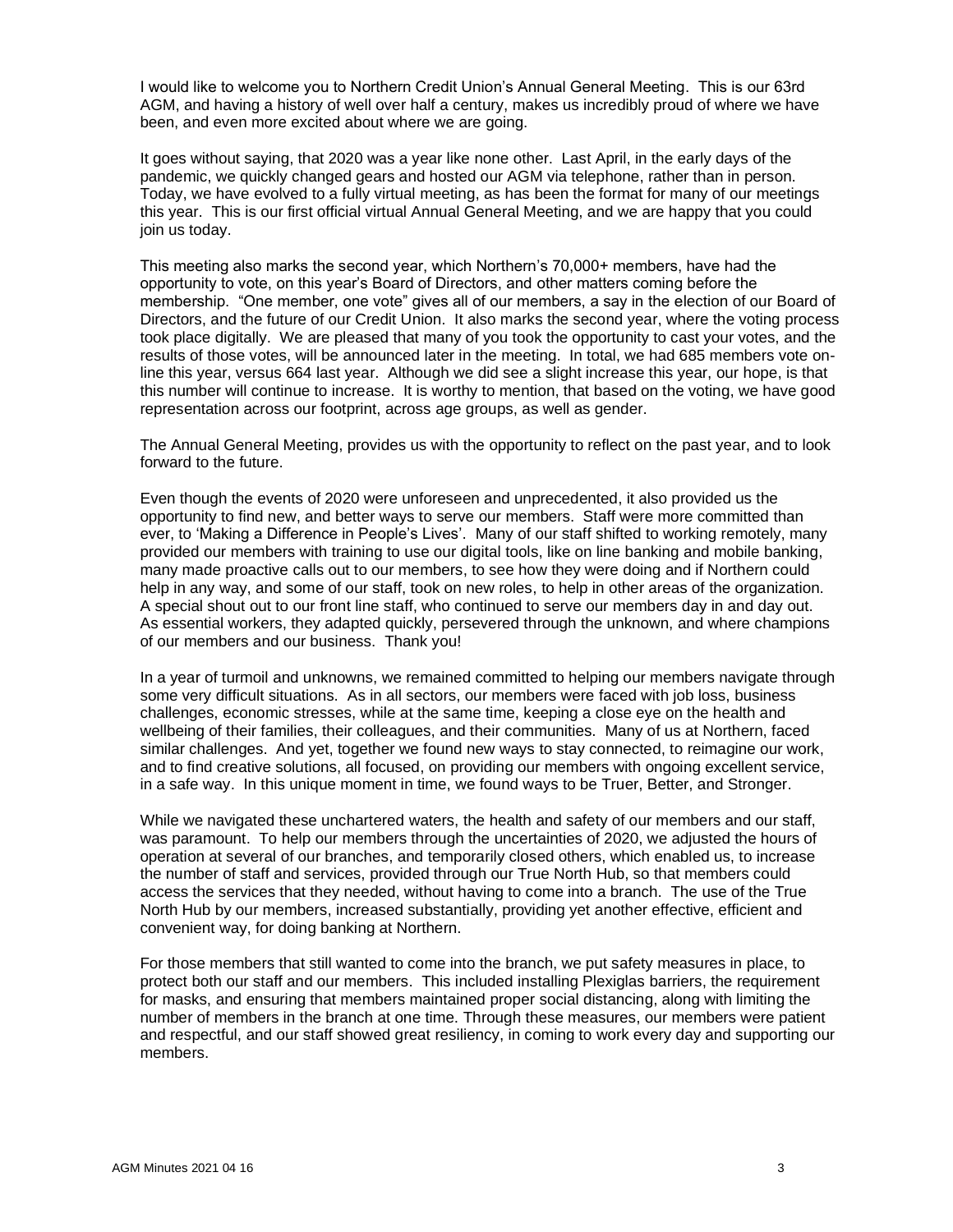Many of our members faced unforeseen financial struggles, and needed our understanding, support and guidance. Northern responded by processing over 450 applications, for the Canada Emergency Business Account (CEBA). We advanced over \$20 million to our members through this program. As well, we provided over 1600 payment alterations, to over \$82 million worth of member loans. These extra efforts supported our members, at a time when they needed it most. Through our guidance and ongoing support, the majority of members, have resumed regular payments, and no longer continue to utilize these programs.

The staff at Northern never cease to amaze me! Even during the early days of the pandemic, staff quickly rose to the task of creating, and donating to a COVID relief fund, called the True North Stronger Fund. Member donations were matched by Northern, and many members in our communities, benefited from these donations, which were distributed through our partnership with the United Way. Later in the year, staff and members, also contributed to the Making Spirits Brighter Fund, where one deserving member, in each of our communities, received financial support in advance of the holiday season. Staff also organized and supported, many other branch sponsored and local events, such as Smile Cookie Day, the Humane Society, the Festival of Trees, the Salvation Army Kettle Drive, the Community Clothing Assistance Project and local women's shelters, just to name a few!

As well, it is my pleasure to inform the membership, that through the Credit Union Succeed Bursary, seven of Northern's younger Members, were awarded scholarship funds. This represents one third of all scholarships awarded, across all credit unions in Ontario, through this program. We are happy to partner with the Ontario Credit Union Foundation, to offer worthy bursaries to the youth across our footprint.

Both our staff and members of Northern, have demonstrated once again, that in good times and bad, we are there for them. As always, in 2020, our members and their communities benefited, from the ongoing support, of their credit union.

Northern is proud to report, that we have once again been certified, as a Great Place to Work. Given the challenges we all experienced in 2020, we are especially proud of last year's results. It is through a survey of our staff, that this designation is awarded on an annual basis. The irony is that, the survey is completed by the same staff, who truly are the reason, that Northern, is a great place to work. Our staff came to work in 2020, with many of their own personal concerns related to the pandemic; the health and safety of their families and the stability of their resources, and yet, they proved day after day, that they were here, to ensure that members could safely and efficiently, do what they needed to do.

It is also worthy to note, that through increased communication and transparency throughout the organization, our surveys, have seen participation rates and scores increase, as well as an increase, in the constructive feedback from our employees. It is through this feedback, that we are able to make changes, to continue to make Northern, a great place to work.

Every month, our employees are encouraged, to live Northern's Core Values, of Being a True North Partner, Making a Difference, Getting Stuff Done and Owning Their Growth. Their efforts are shared monthly across the organization, through their Core Value Stories. These stories are a true representation, of how our staff, have gone above and beyond to help our members – truly Making a Difference in our Members' Lives! This is not unusual for our staff, but these stories, are extremely heartwarming and inspiring in this time of Covid.

Once again, in 2020, our members have voiced their support for Northern. Throughout the year, members have indicated that Northern's service and advice, met their expectations. Overall, our members are very pleased, with the level of service they receive, from both our in-branch and selfserve channels.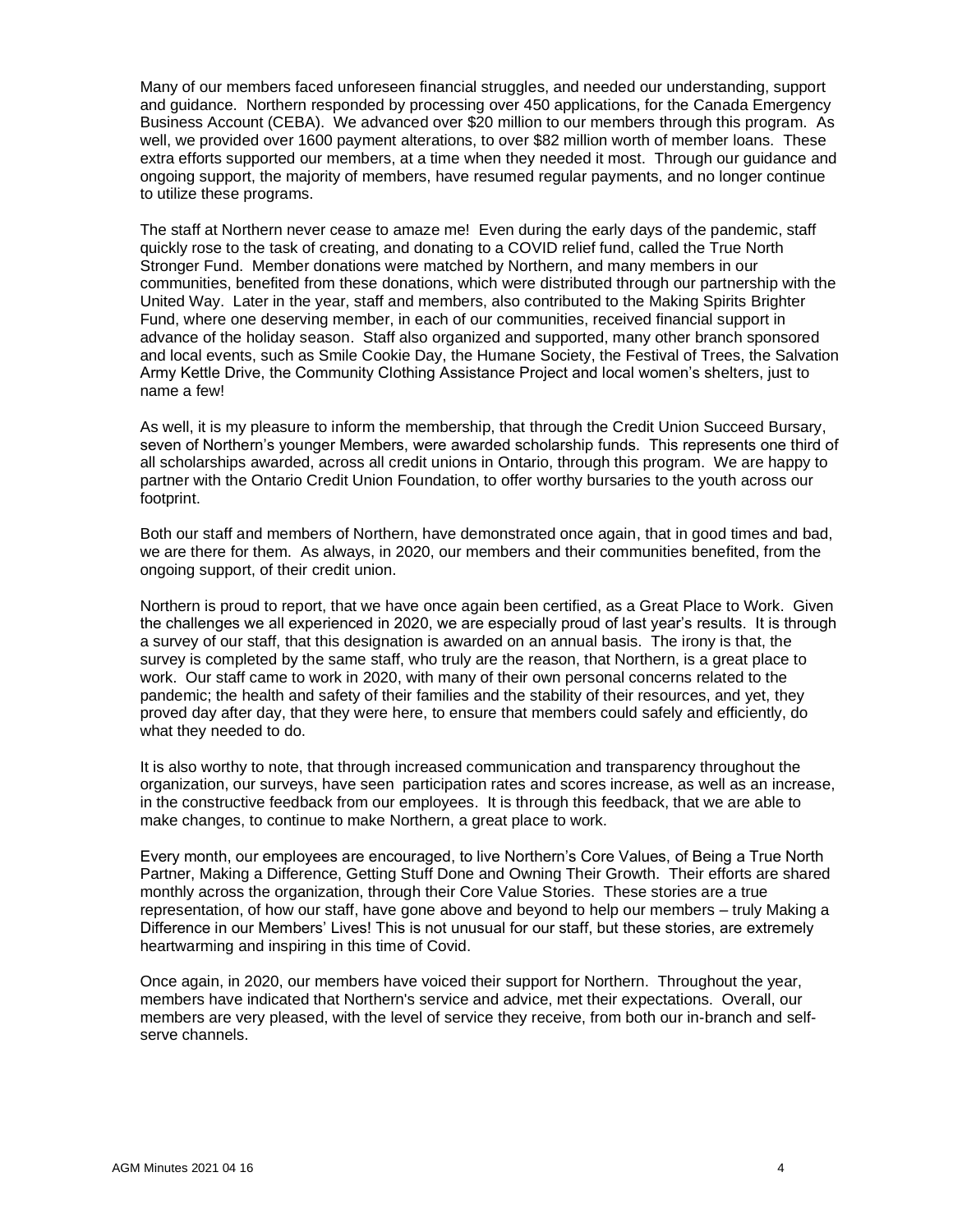Through our member survey's, members have an opportunity to share feedback. It is this feedback that helps us to continue to provide our members, with the solutions and support they are looking for. This year, we were able to use your feedback, to make positive changes to our account solutions, which now include free E-mail Money Transfers. In addition, we were able to add more self service solutions, to make your banking experience, even more seamless and convenient. We want to be responsive to our member's needs, and your feedback, is an important component of how we do that.

As well, Northern staff, continue to be a strong component of the overall positive member experience. Members across all groups agree that staff are friendly, helpful and make them feel important. Understanding members' needs, caring about their financial situation, and providing products and services that meet their needs, are also areas where we perform well.

In response to COVID-19, many of the members surveyed, indicated that Northern Credit Union, was helpful during the pandemic.

In our Member Engagement Survey, the membership indicated, that Northern's service and advice, met their initial expectation of the interaction, with an overall score of 4.5, out of a possible score of 5. The response from the members, has remained consistent month over month. Overall, our members are very pleased, with the level of service they have received, from both our in branch, and self-serve channels.

Both surveys, produced solid evidence, that we are meeting, and in some cases, exceeding member expectations.

Several new products and features, were launched during 2020, which we are especially proud of.

As the financial industry continues to shift to more digital services, Northern too, has been responsive in introducing, more digital services. In 2020, we launched FRED, our new Northern digital team member. Fred has been designed, to quickly help our members, with many of their routine questions. This has allowed our employees, especially in the contact center, valuable time, to focus on helping our members, with more of their complex questions or needs.

In 2020, we also ramped up our services in our contact center, to support our members choosing to do more of their banking from home. Our contact center, even thru the height of the pandemic, was able to support over 12,000 member calls a month, with less than on average a 5 minute wait time.

We also added additional services virtually, like on-line void cheque, international transfers, and click switch, which member's would have routinely visited the branch for. We also enhanced other services, such as adding free etransfers, and a full suite of new deposit products. Finally, our newly designed website, launched in January 2021, is intended to further enhance the members' on-line experience.

Many of this year's enhancements, were especially appreciated by members, in a year where "social distancing" became the new norm.

Although our CFO, will provide a more detailed financial report, I wanted to touch on a few elements.

From a financial perspective, we, like all other financial institutions, were significantly impacted, by the sudden drop in interest rates, and reduced demand for lending early in 2020. This lack of demand, resulted in lending decreasing by approximately 1.5%, or over \$20 million. Unlike the recession of 2008, members' spending habits shifted in this pandemic, from spending to saving, resulting in significant growth in deposits.

As a result of the growth in deposits, we ended the year with total assets increasing to just shy of \$1.7 billion or just under 10% growth. Net income was significantly impacted by a drop in margin and other income, as well as an increase in loan losses. Through proactive management of expenses and outreach to our members, we were able to end the year, with a net income of just under \$2.0 million.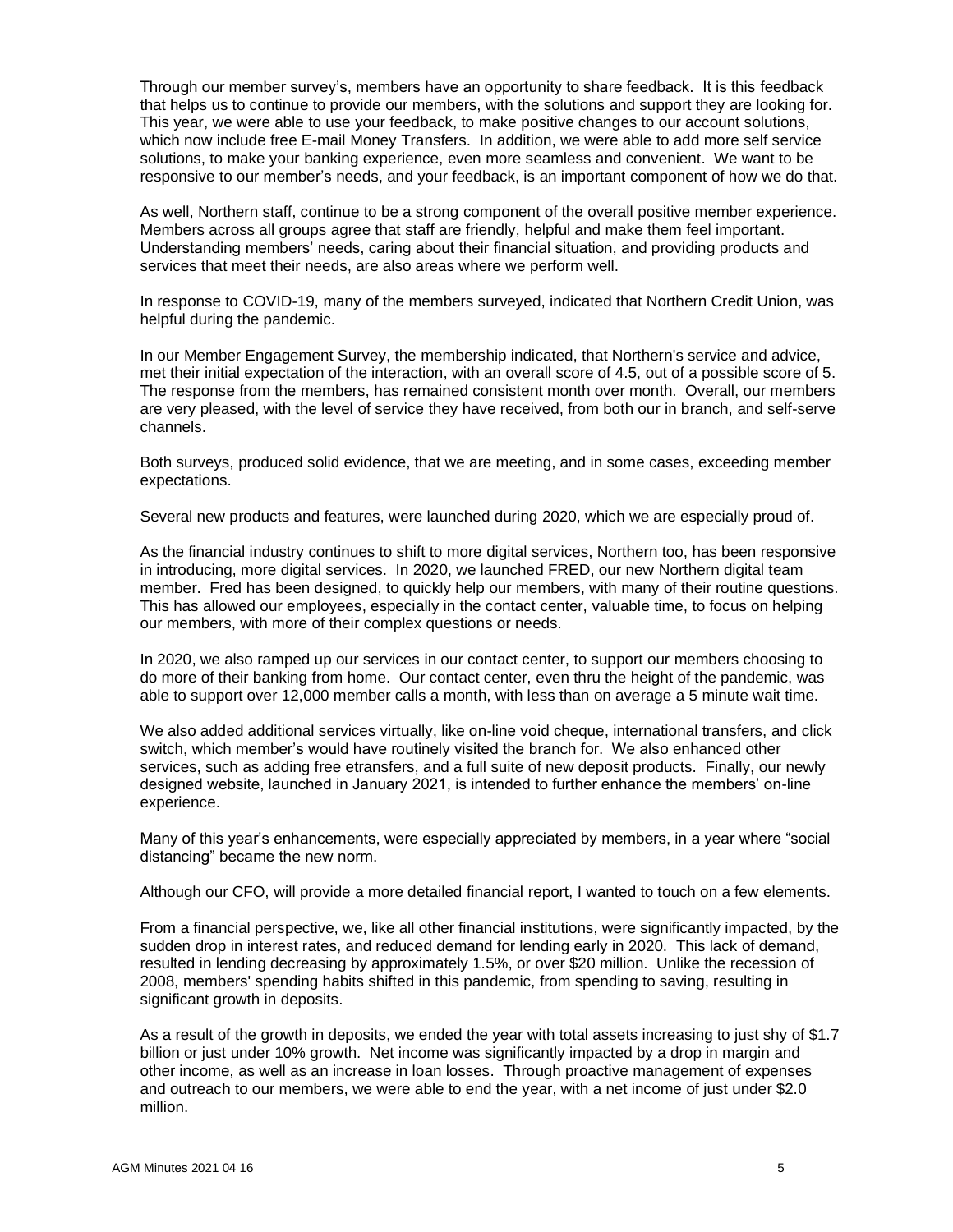In summary, 2020 has been a very unusual year, with all areas of Northern's business being impacted. However, our financial results, demonstrated our ability, to effectively manage the credit union, during the pandemic. The impacts of Covid will continue in 2021, and we will continue, to manage the business in an effective manner.

Our class B investment shares, represent an important part of our overall capital. Each year, your Board of Directors, have declared a dividend on these shares, in accordance with the share offering documents. I am proud to share that for 2020, a 2.96% dividend was declared, totaling just under \$828,000 being returned to our members holding class B shares.

2020 was a year of analysis, and understanding our business better. The sole purpose of this analysis, was to understand, how our business operated, and how it compared to industry standards. As well, we needed to understand, the pain points our members had, and the pain points our employees had, in serving our members. This would allow us to explore, opportunities to deliver a superior member experience, and to build a sustainable, and viable Northern Credit Union, for the future. This process, was determined to be necessary during our planning sessions in 2019, understanding, that the environment was shifting, at an ever increasing pace.

As we began work on a number of projects, in the spring of 2020, Covid hit. We had to shift a number of resources and priorities, to ensure that our employees and members, were kept safe, and that we could continue to deliver, essential services to our members. Despite Covid, and the additional work created by it, we were able to complete 80% of our 80/20 projects, which were all crucial to our plans going forward.

Based on our in-depth analysis, it was apparent, that we needed to make some significant changes, in all aspects of our business, to ensure continued sustainability of our organization, for our members, employees and communities. 2020 strengthened our resolve, to focus on delivering streamlined, and efficient, end-to-end processes, which would allow us, to collectively deliver, more efficient and effective services, to our members. Despite the challenges of COVID, we realized that as the financial landscape changes and evolves, Northern must continue to ensure, our business processes remain relevant, and reflect the changing needs of our members. And, as a result of Covid, the shift in the financial landscape has accelerated, specifically the adoption of digital tools and in the way our members interact with us and do their banking. We see no reversal of those trends, when Covid is over.

Looking into 2021, we took the results from all of the analysis we did, which included input from our employees, and feedback we received from our members, and formulated a plan out to 2023. As most of you may be aware, there are some significant changes coming for our organization. In February, we announced, the consolidation of seven Northern branches, which will take place throughout May and June. We are also working on re-engineering our processes, and the way we deliver service within our branches, to adjust to the shift in member behaviours, and to more effectively, provide service to those members, who still do their banking in the branch.

These were not easy decisions to come to, but I can assure you, that they were grounded in analyzed data, and many discussions and deliberations. We are confident that these decisions, will help us to modernize our services, stay current with changing member behaviours and industry trends, and ensure our long-term sustainability. We still have a lot of work to do to get there, and we will continue to work, in the most diligent fashion, basing our decisions on empirical evidence and in the best interest of all of our members across our footprint.

During 2021, we have much to do. We will continue with the work we commenced in 2020 - to realign our organization, to find ways to be more efficient and improve our processes, and to ensure that we are ready to meet, the ever changing needs of members. Our goal is to stay relevant, improve the banking experience, and enhance core processes. We will focus on building a sustainable organization, which allows us to continue to invest in our members, and our communities.

Without the leadership and commitment, of our board and our staff, and the loyalty of our members, we simply would not exist. Thank you to all of you!

I look forward to continuing to lead Northern, as we move through 2021 and beyond.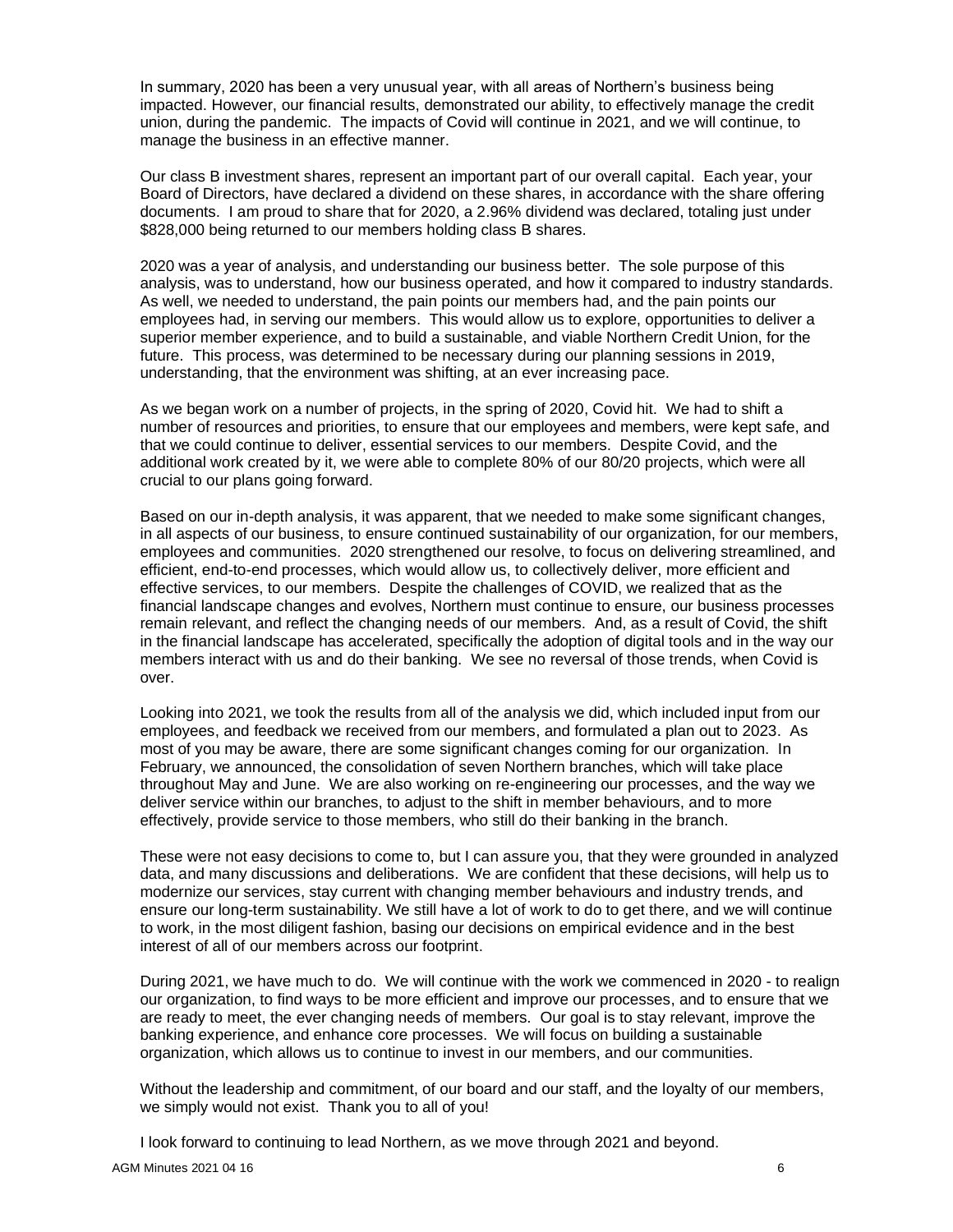# MOTION **to approve the Report of the President & CEO**

Moved by Daniel McCoy & Seconded by Peter Beaucage CARRIED

## **c)** *SVP & CFO Report – Tammy Buchanan*

The SVP & CFO provided the following presentation:

Our audited financial statements, along with note disclosures have been loaded onto our website for you to review in its entirety and I am pleased to provide you with a review on the financial performance for the year ended 2020.

Before we get into some of the details, I want to highlight some of the areas that had an impact on the year. And the major event of 2020 is obviously COVID-19, which had many impacts on Northern and our members.

We saw members saving more - which increased our overall deposits and cash. Members paid down loans, and overall lending was slow which caused the loan portfolio to contract.

In an attempt to stimulate the economy, the Bank of Canada created a low interest rate environment and we, like other financial institutions, had no choice but to offer lower than planned interest rates which impacted our margin and revenue.

We also experienced higher levels of bankruptcies and consumer proposals that resulted in an increase in loan write-offs.

So given the impact of COVID-19 and high loan costs, in order to preserve income, we lowered our year over year operating expenses. This, coupled with a gain from mandatory liquidity investments we held with Central 1, and some tax savings, enabled Northern to end 2020 with a net income of almost \$2.0 million.

Even though 2020 was a challenging year compared to 2019, we did see some successes. Our 2019 income was low at only \$427 thousand, and was significantly impacted by high loan provisions and loan losses due to increased levels of bankruptcies and consumer proposals which drove down income.

2020 saw similar levels of loan losses which negatively impacted the income statement by over \$5 million. This, coupled with the pandemic, resulted in Northern experiencing lower levels of lending, and multiple rate cuts by the Bank of Canada resulted in an unprecedented low rate environment.

Lower interest rates mean that members benefit from those low rates. However, it also means that we generate less revenue and to offset much of this reduction, Northern was able to lower operating costs which resulted in \$1.4 million in operating income. The next slide will explain how we were able to lower operating expenses in more detail.

Other favourable factors that helped income relate to investments and taxes. We experienced a gain from our investment in the mandatory liquidity deposits that were held at Central 1 and we had reduced tax in 2020 as a result of taking advantage of lower tax rates afforded to credit unions and some tax savings related to previous amalgamations.

Breaking income down in more detail, we see that net financial income or what we often refer to as margin, and is comprised of the interest earned from loans, less the interest paid on deposits, is slightly less than 2019.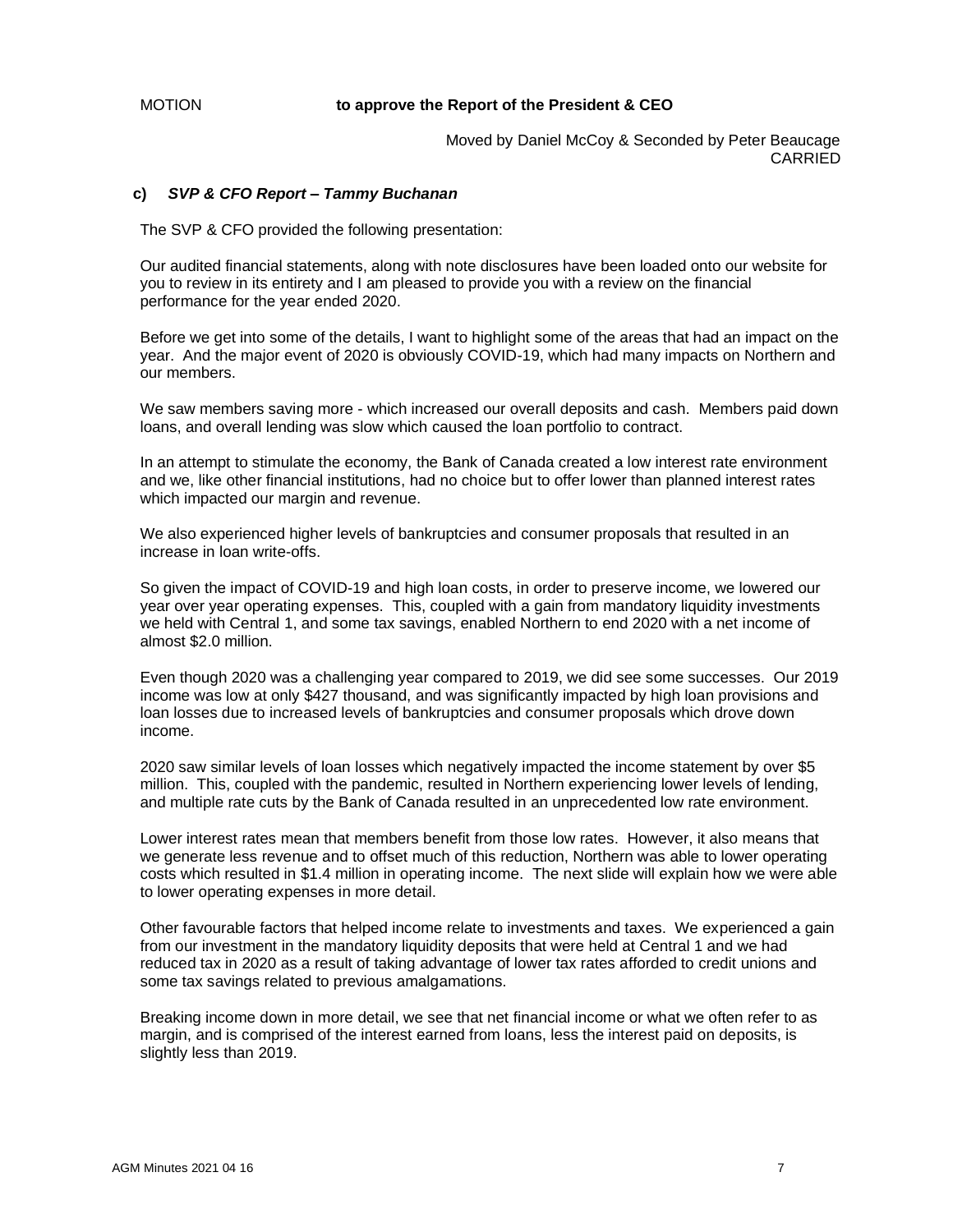Typically, we see net financial income increase. However, in 2020 the interest rates decreased because of the Bank of Canada put various measures in place to try and stimulate the economy. For Northern, and other financial institutions, this resulted in lower than expected lending rates and since lending was slow for many financial institutions, rates remained extremely low throughout the year in order to remain competitive.

Another important area for 2020, are the high levels of loans costs due to consumer proposals and bankruptcies which impact income since a provision is taken against the member's loan because once a member files for consumer proposal or bankruptcy the loan is typically written off. To offset this shortfall in revenue due to lower margin and high loan costs, Northern looked at operating expenses which were \$34.5 million in 2019 and decreased to \$32.9 million in 2020.

Cautious spending and reducing expenses, while ensuring the business was still operating effectively was critical to the success of 2020 and ensured Northern had a positive bottom line. This included savings in travel, reduction in hours due to the pandemic, and postponing projects into subsequent years.

All of this helped Northern achieve a bottom line of almost \$2.0 million.

When we look at our balance sheet over the last few years, we see that asset growth has consistently been in the 7-8% range and is typically the result of loan growth. As a result of the pandemic, 2020 growth is not a result of loan growth but rather deposits. As deposits grow, we typically use this to fund loan growth but as you can see in the chart, what we, and many other credit unions experienced, was a contraction, an overall decrease in the loan portfolio as members saved and paid down debt in 2020.

Now there were fewer opportunities to spend during the lockdowns, and perhaps with some anxiety related to the future, members spent less and their deposit accounts increased. The impact on the balance sheet was that Northern's cash balance increased, and since loan growth was low, we put this cash into short term investments to earn some interest.

You can see that cash and investments, more than doubled from 2019 to 2020 - to \$300 million.

Looking specifically at lending, you can see that we experienced a contraction in the loan portfolio, which amounted to approximately \$21 million. With consumer behavior changing as a result of the pandemic and lockdowns, areas like personal loans, lines of credit and indirect lending - which is auto lending through dealerships – were impacted because members were not spending like they had previously.

In the area of mortgages, we had some growth but not to the levels that we were originally anticipating. It is true that we are currently in a strong mortgage market, but our footprint experienced an inventory shortage of homes on the market and in addition, we had to compete with very aggressive rates were offered by the competition. This had an impact on not only new mortgages, but also mortgage renewals where retention was an issue during 2020.

Despite the pandemic, commercial and agriculture lending did experience slight growth. Overall, our commercial members do appear to be less impacted by COVID than our peers in southern Ontario which is a good sign. Part of this is because our footprint has been somewhat less impacted and also the government support through programs like the Canada Emergency Business Account has also helped.

When we look at funding, we look at how we fund loan growth and we try to have a balance between loan growth and deposit growth.

Probably one of the biggest surprises for 2020 had to do with deposits and at the beginning of the pandemic, credit unions were expecting deposits to decrease as members took out cash or unemployment was significant. But, as you can see in this chart, deposit growth was significant in 2020 at almost \$130 million in chequing and savings accounts and \$30 million in GICs.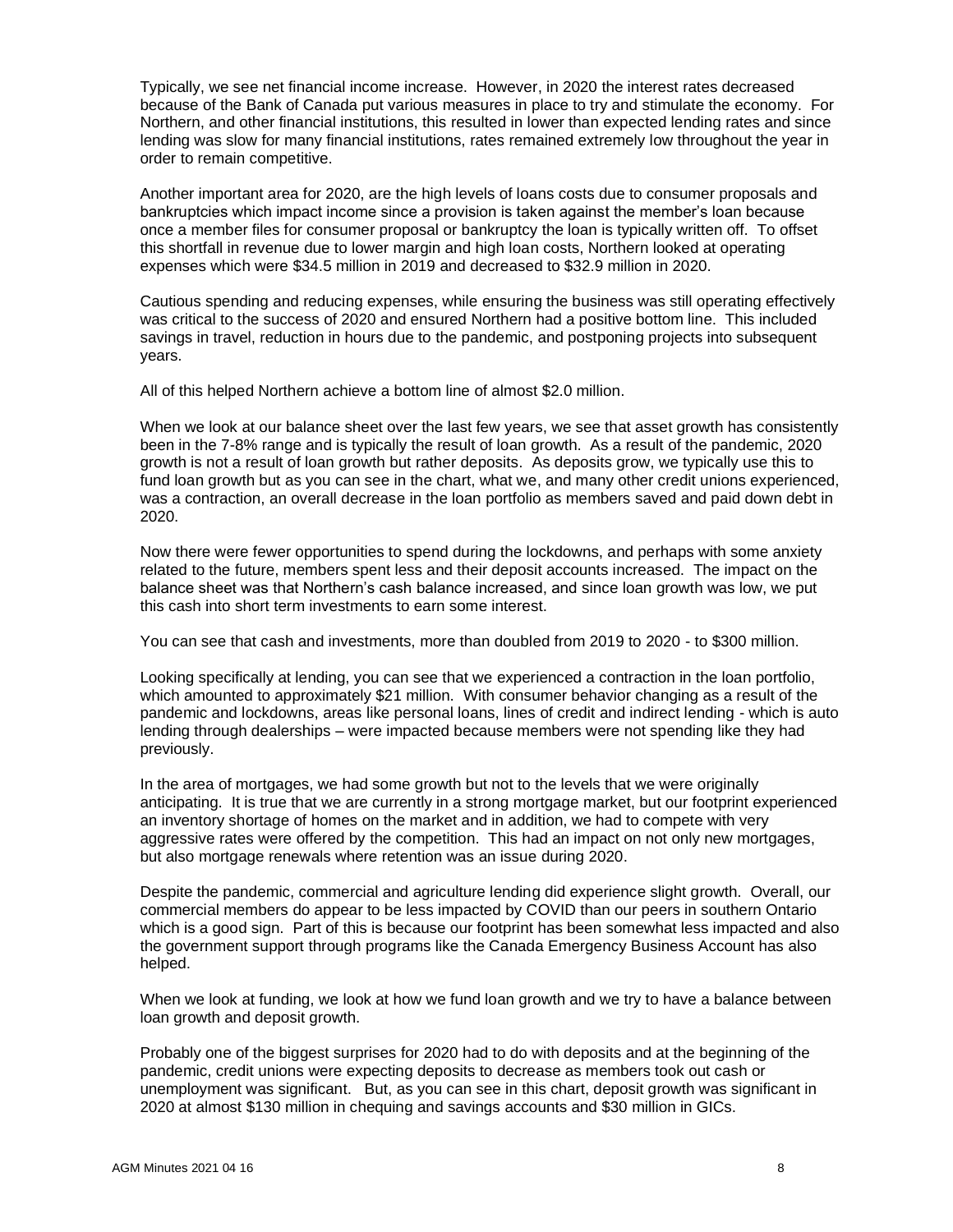Typically we see growth in the 3-5% range, but in 2020 we experienced double digit deposit growth at over 12%; and this is something we have not experienced in the past outside of mergers.

Another way to increase funding in order to support loan growth is through securitization. Securitization involves obtaining a type of loan or line of credit that is backed by mortgages and we use this when deposit growth is slower. As you can see in the chart, securitization has been increasing over the last several years, but due to the excess amount of deposits in 2020, we were able to reduce our securitization program which results in savings in margin and administration time and cost.

Once the pandemic was declared in March/April, members held their funds in chequing and savings accounts in order to make certain their deposits were liquid – readily available - should they need it. This impacted out liquidity which as you can see on the chart, normally has some seasonality. What we experienced though in 2020, was an increase in liquidity in March and instead of flattening out in the summer months – when members are spending and lending season ramps up - we saw liquidity continue to rise. Much of this was because members were not travelling, not spending, and they continued to save.

This resulted in an excess liquidity throughout most of the year with the ratio over 18% by year end or about \$125 million in excess liquidity. While this excess creates some cushion during the pandemic, it does put some pressure on earnings because having it sit in lower yielding products rather than in loans to our members generates less income for the credit union.

Going forward in 2021, since there are ongoing concerns with COVID, we would like to see liquidity around 12-14% at this time, which still provides a respectable cushion and helps improve financial income but it will be dependent on the environment.

Capital is very important for any organization as it helps to manage during turbulent times and it also helps support growth. Capital is essentially made up of retained earnings which is the purest form of capital, member and investment shares and also a portion of the loan provision.

For Northern, while net income improved over the previous year and our overall capital also increased, net income did not grow at the same pace as assets during the year. This resulted in the regulatory capital ratio, or what we call the leverage ratio, decreasing. While it has been decreasing over the last few years as we invest back into Northern, I do want to point out that this ratio is higher than the regulatory limit of 4%.

Conversely, risk weighted capital which assigns different levels of risk to various assets improved throughout the year. The reason for this is that assets such as cash, which has very low risk, increased significantly and our personal loan portfolio, which is considered higher risk, has contracted over the year. Essentially this results in our asset composition being less risky than previous years and since our retained earnings improved the overall ratio improves to 12.25%.

# MOTION **to approve the SVP & CFO Report**

Moved by Louise Ahrens & Seconded by Lori Martin CARRIED

# **d)** *Audit Committee Chair – Max Liedke*

Audit Committee Chair presented as follows:

Northern Credit Union Limited's Audit Committee is a committee of the Board of Directors pursuant to Section 125 of the Credit Unions and Caisses Populaires Act, 1994 and Section 27 of Ontario Regulation 237/09. The committee consisting of five directors has adopted a mandate that comprises all of the duties specified to be performed by Audit Committees in the Regulations to the Act. The Audit Committee is pleased to report to the members of Northern Credit Union that it is functioning pursuant to the requirements of the Act, and that it has fulfilled its annual mandate. The Audit Committee held five meetings during the year and completed the following significant activities: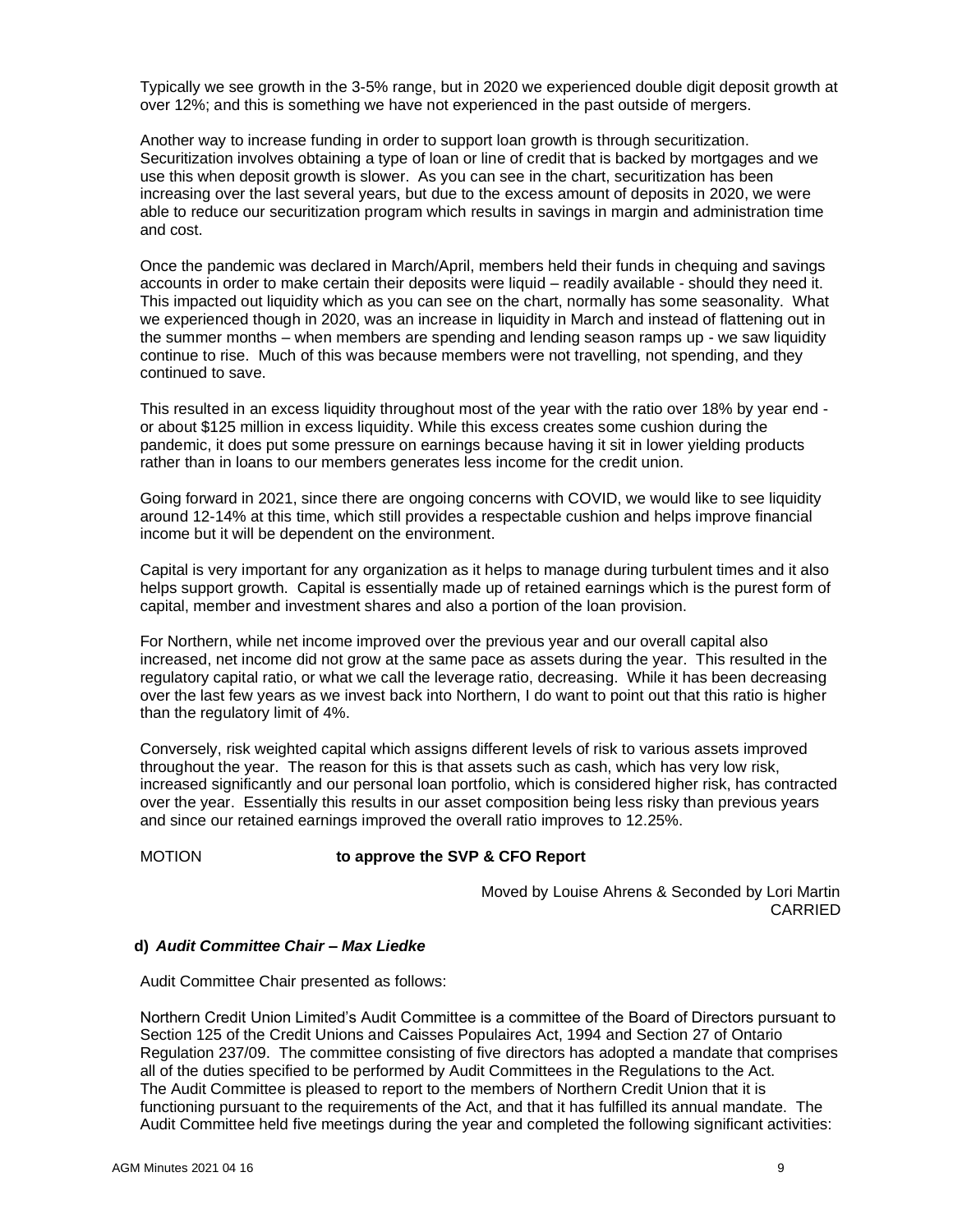- *Served as the principal communication link between the External Auditor and the Board of Directors.*
- *Served as the Board's liaison with the Internal Auditor and reviewed the scope of internal audit and all reports.*
- *Reviewed the terms of engagement and scope of the external audit and reviewed the Credit Union's annual financial statements prior to Board approval for issuance to the members.*
- *Obtained a reasonable understanding of the important elements of internal audit controls that are important to safeguarding the assets of the Credit Union, that ensure the accuracy of financial reports, and that ensure compliance with policies and procedures.*
- *Reviewed the activity reports for the Enterprise Risk Management (ERM) Policy and Framework.*
- *Reviewed and approved the internal audit mandate and work plan.*
- *Reviewed the policies, procedures and controls which relate to legislative compliance with a particular focus on requirements for liquidity, capital adequacy and interest rate risk management.*

Based on its findings, the Audit Committee issues reports and makes recommendations to the Board of Directors or Senior Management, as appropriate, with respect to the matters outlined above, and follows up to ensure that the recommendations are considered and implemented.

The Committee received full co-operation and support from the CEO and Management to enable it to play an effective role in improving the quality of financial reporting to the members and enhancing the overall control structure of Northern Credit Union. The Audit Committee demonstrated a respectful and professional relationship with all parties.

There are no significant recommendations made by the Audit Committee that have not been either implemented or are in the process of being implemented. In addition, there are no matters the Audit Committee believes should be reported to the members, nor are there any further matters that are required to be disclosed pursuant to the Act or the Regulations.

Respectfully submitted by me as Chair of the Audit Committee and Committee Members: Tim Foster, John Mangone, Daniel McCoy and Sue Klatt.

# MOTION **to approve the Report of the Audit Committee**

Moved by Sue Klatt & Seconded by Tim Foster CARRIED

# **e)** *External Auditor – Mike Marinovich, KPMG LLP*

The External Auditor from KPMG LLP presented as follows:

As Audit Partner from KPMG in Sault Ste. Marie I am responsible for the audit of the financial statements of Northern Credit Union Limited. It is our pleasure to continue to serve the members of Northern Credit Union and present our auditors report to you.

We have issued an unqualified (clean) audit opinion on the December 31, 2020 financial statements of Northern, our opinion is dated March 3, 2021. The financial statements have been prepared in accordance with International Financial Reporting Standards and the audit that we performed was in accordance with Canadian generally accepted auditing standards.

Since our appointment as your auditors we have attended two Audit Committee meetings and presented and reviewed the following key audit deliverables:

- Audit Planning Report
- Annual Engagement Letter
- Independence Letter, with a summary of all services provided by our firm
- Audit Findings Report, including a summary of key accounting, audit, taxation and other financial matters
- Management Representation Letter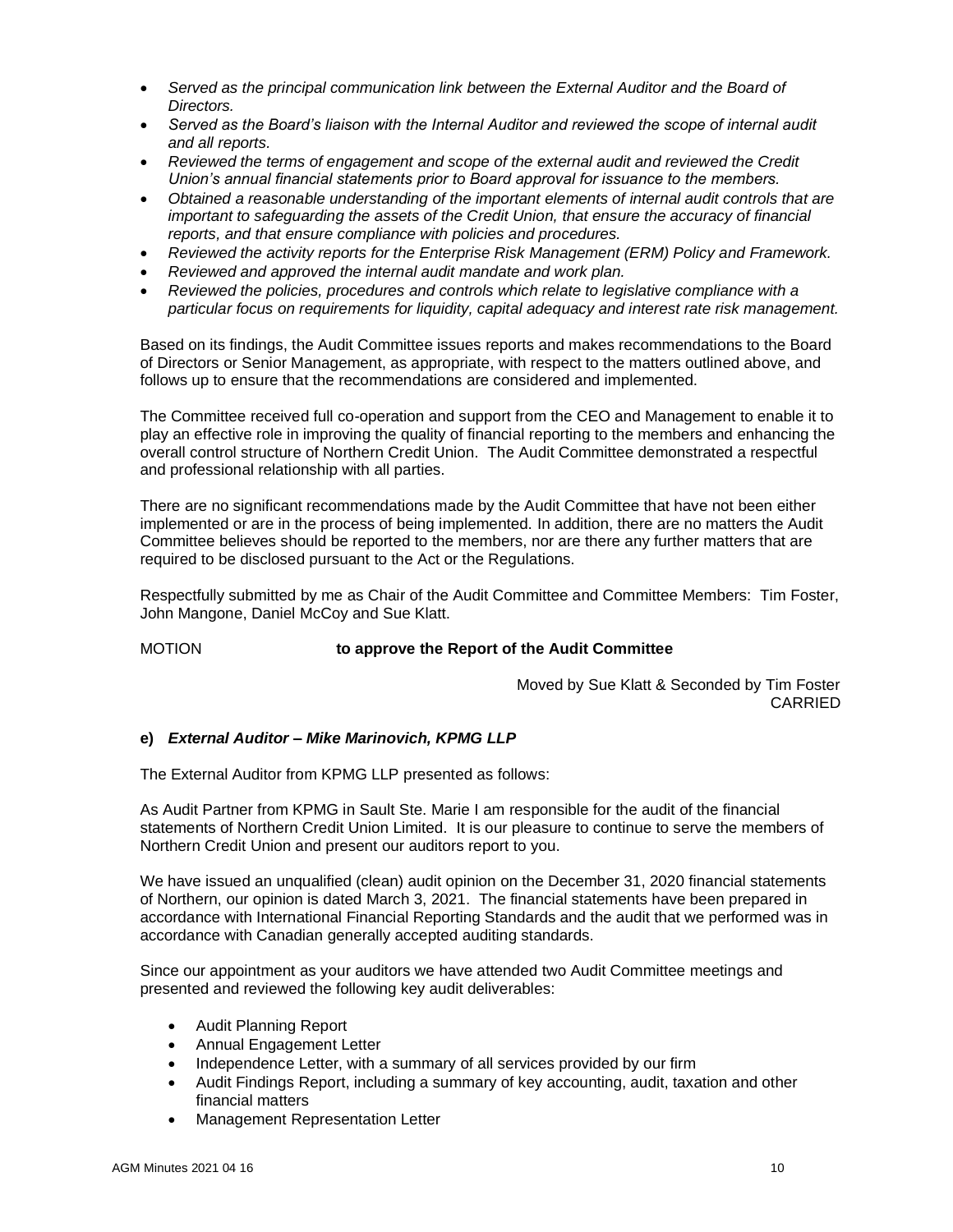• Letter of Compliance under Section 172 of the Credit Union and Caisses Populaires Act to the regulator DICO

Each of our reports and letters have been reviewed and approved by the Audit Committee.

We can confirm that KPMG remains independent of Northern and no services have been performed or relationships that exist that would impair upon our independence as external auditors of Northern Credit Union under the Canadian Independence Standards.

We received full cooperation from management in completing the 2020 external audit. All matters relating to the annual audit and the financial statements have been appropriately addressed and there are no additional matters requiring follow-up or discussion with the Members of Northern Credit Union

MOTION **to approve the External Auditor's Report**

Moved by Max Liedke & Seconded by Daniel McCoy CARRIED

# **7. New Business**

**(a)** *Motion to appoint external auditors for 2021*

MOTION **to appoint KPMG LLP as External Auditors for 2021**

Moved by John Mangone & Seconded by Brian Cairns CARRIED

#### **(b)** *Formal Announcement of Voting Results – Election & By-Laws*

The Chief Returning Officer provided the following announcement of election results.

The voting for the three proposed by law changes was conducted through electronic voting in advance of the AGM. There were 685 votes cast of which 2/3 of the votes are required to pass the resolution to amend the by-law.

On the proposed by-law amendment dealing with housekeeping changes there were 639 in favour votes and 46 not in favour votes. Therefore, the proposed by-law amendment passes.

On the proposed by-law amendment dealing with changes under Definition / Qualifications with respect to siblings of directors to run for the board there were 548 in favour votes and 137 not in favour votes. Therefore, the proposed by-law amendment passes.

On the proposed by-law amendment dealing with changes under Qualifications with respect to attendance for directors to run for the board there were 650 in favour votes and 35 not in favour votes. Therefore, the proposed by-law amendment passes.

For Director Elections, there were 4 positions on Northern's Board of Directors available to be filled. All 4 positions are for a 3-year term.

We had 6 candidates who had properly filed nomination forms with the Corporate Secretary, and each person has disclosed any legal direct conflict of interest. The nominees all meet the conditions under the Act and Northern's By-Laws to stand as Directors. One nominee withdrew their nomination before the required timeline. The final 5 candidates for election were:

Tim Foster Max Liedke Grant Love Daniel McCoy Cameron Ross